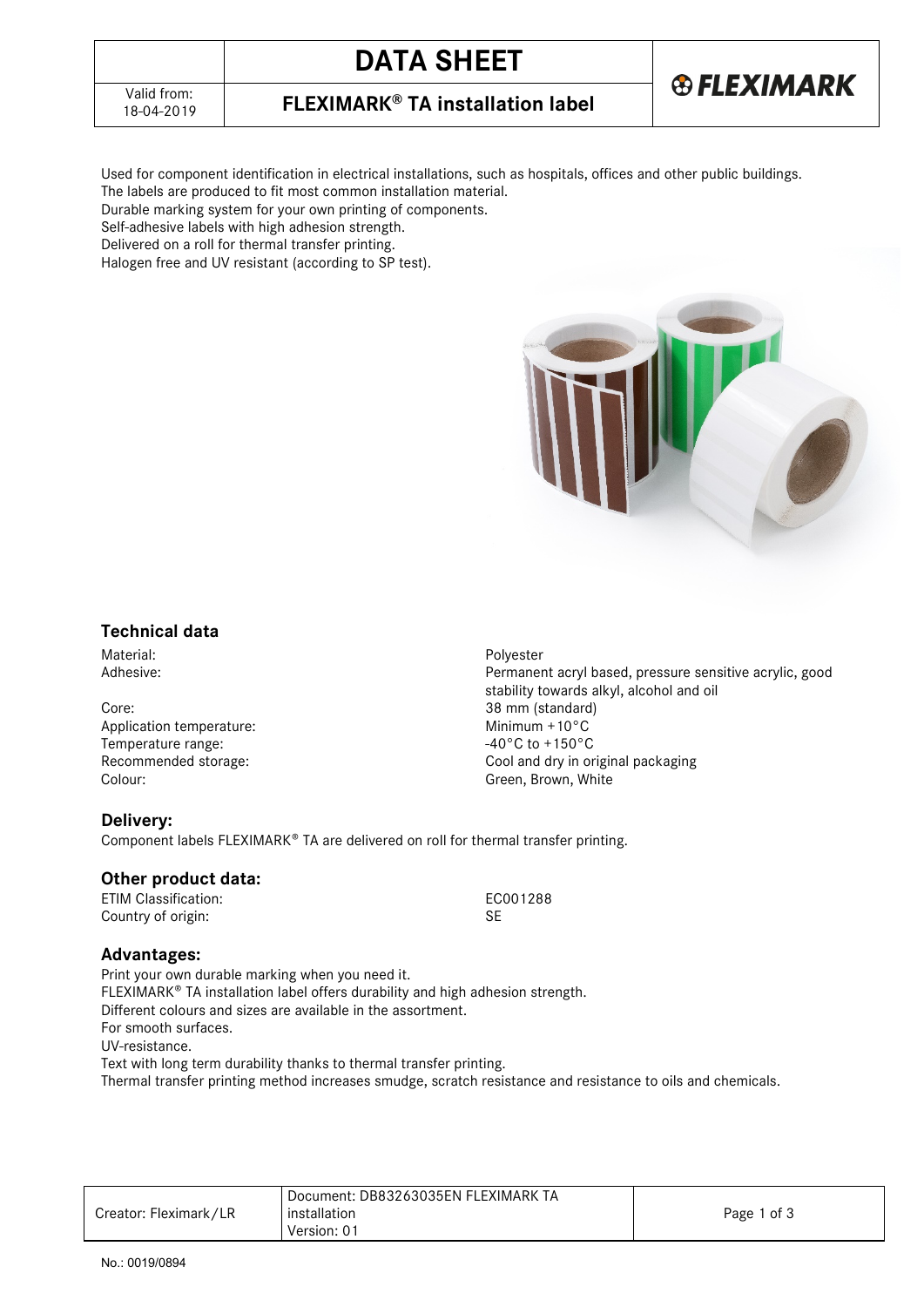18-04-2019 **FLEXIMARK® TA installation label**

## **Product data:**

| <b>LAPP</b><br>Article no. | Article description                     | Size/Marker<br>(mm) | Colour       | Labels<br>in a row | Packaging<br>unit (pcs) | <b>PU</b>    |
|----------------------------|-----------------------------------------|---------------------|--------------|--------------------|-------------------------|--------------|
| 83263035                   | TA installation 66 x 9,9 mm GN          | 66x9,9              | Green        |                    | 1000                    |              |
| 83263036                   | TA installation 66 x 9,9 mm BN          | 66x9.9              | <b>Brown</b> |                    | 1000                    |              |
| 83263037                   | TA installation 66 x 9,9 mm WH          | 66x9,9              | White        |                    | 1000                    |              |
| 83263038                   | TA installation 51 x 11.5 mm GN         | 51x11,5             | Green        |                    | 1000                    | $\mathbf{1}$ |
| 83263039                   | TA installation 51 x 11,5 mm BN         | 51x11,5             | Brown        |                    | 1000                    | $\mathbf{1}$ |
| 83263040                   | TA installation 51 x 11,5 mm WH         | 51x11.5             | White        |                    | 1000                    |              |
| 83263041                   | TA installation 41 x 9,5 mm WH          | 41x9.5              | White        |                    | 1000                    |              |
| 83263042                   | TA installation 46 x 12 mm WH           | 46x12               | White        |                    | 1000                    |              |
| 83263043                   | TA insta. $51 \times 11,5$ mm GN figure | 51x11.5             | Green        |                    | 1000                    |              |
| 83263044                   | TA insta. $51 \times 11,5$ mm BN figure | 51x11.5             | Brown        |                    | 1000                    |              |
| 83263045                   | TA insta. $51 \times 11,5$ mm WH figure | 51x11.5             | White        |                    | 1000                    | 1            |

| Product data                         |          | Value                    | <b>Test Method</b>               |                                                        | <b>Chemical resistance</b>                                                                                                                                                                                      |                                                                                                                                                                                                                                        |
|--------------------------------------|----------|--------------------------|----------------------------------|--------------------------------------------------------|-----------------------------------------------------------------------------------------------------------------------------------------------------------------------------------------------------------------|----------------------------------------------------------------------------------------------------------------------------------------------------------------------------------------------------------------------------------------|
| Physical<br><b>Properties</b>        |          |                          | <b>ASTM D 3652</b>               |                                                        | All testing at RT., five cycles, ten minutes in solvent, thirty minutes<br>recovery on SS panel (24h recovery after last cycle) vs. 72 hours on<br>SS panel at RT (24h dwell time on SS panel before immersion) |                                                                                                                                                                                                                                        |
| <b>Thickness</b><br>mils, (micron)   | Fabric   | 2,4(61)                  | $+/- 10%$                        | <b>ASTMD</b><br>3652-83                                |                                                                                                                                                                                                                 |                                                                                                                                                                                                                                        |
|                                      | Adhesive | $0,8-0,9(20-$<br>23)     | $+/- 0.1$                        |                                                        |                                                                                                                                                                                                                 |                                                                                                                                                                                                                                        |
|                                      | Liner    | 3,1(79)                  | $+/- 10%$                        |                                                        |                                                                                                                                                                                                                 |                                                                                                                                                                                                                                        |
| <b>Dimensional</b><br>Stability (%)  |          | No shrinking<br>observed |                                  | On Al panel<br>at 160°F<br>$(70^{\circ}$ C) for<br>24h | Windex (cleaning solution)<br>Isoproply alcohol<br>Gasoline<br>Oil (SAE 10W-30<br>Acetic Acid (5%)<br>Water                                                                                                     | No visual change, 10% adhesion loss<br>No visual change, 10% adhesion loss<br>Edge penetration, 30% adhesion loss<br>Edge penetration, 30% adhesion loss<br>No visual change, 10% adhesion loss<br>No visual change, 10% adhesion loss |
| <b>Adhesion</b><br><b>Properties</b> |          |                          |                                  |                                                        |                                                                                                                                                                                                                 |                                                                                                                                                                                                                                        |
| <b>Adhesion from</b>                 |          | Average<br>os/in (N/m)   | Expected<br>Range os/in<br>(N/m) |                                                        |                                                                                                                                                                                                                 |                                                                                                                                                                                                                                        |
| Glass                                |          | 62 (682)                 | 45-80 (495-<br>880)              | PSTC <sub>1</sub>                                      |                                                                                                                                                                                                                 |                                                                                                                                                                                                                                        |
| <b>Stainless steel</b>               |          | 66 (726)                 | 50-85 (550-<br>935)              | (Modified<br>for 72h                                   |                                                                                                                                                                                                                 |                                                                                                                                                                                                                                        |
| Acrylic                              |          | 67 (737)                 | 50-85 (550-<br>935)              | dwell time)                                            |                                                                                                                                                                                                                 |                                                                                                                                                                                                                                        |
|                                      |          |                          |                                  |                                                        | <b>Expected Exterior life</b>                                                                                                                                                                                   | Film: Two years, Matte coating;<br>Turns pale yellow under straight<br>sunlight                                                                                                                                                        |
|                                      |          |                          |                                  |                                                        | Service temperature range                                                                                                                                                                                       | $-40^{\circ}$ C to +150 $^{\circ}$ C                                                                                                                                                                                                   |
|                                      |          |                          |                                  |                                                        | Minimum Application<br>temperature                                                                                                                                                                              | $+10^{\circ}$ C                                                                                                                                                                                                                        |
|                                      |          |                          |                                  |                                                        | <b>Storage Stability</b>                                                                                                                                                                                        | Two years stored at +21°C and 50%<br><b>RH</b>                                                                                                                                                                                         |
| <b>Expected</b><br>Shear             |          | 25                       |                                  | <b>PSTC 7 (1h)</b><br>dwell 1 sq<br>in, 4lb load)      |                                                                                                                                                                                                                 |                                                                                                                                                                                                                                        |
| <b>Tack</b>                          |          | 370                      | 200-550                          | <b>ASTMD</b><br>2979-88                                |                                                                                                                                                                                                                 |                                                                                                                                                                                                                                        |

|                       | Document: DB83263035EN FLEXIMARK TA |             |
|-----------------------|-------------------------------------|-------------|
| Creator: Fleximark/LR | installation                        | Page 2 of 3 |
|                       | Version: 01                         |             |